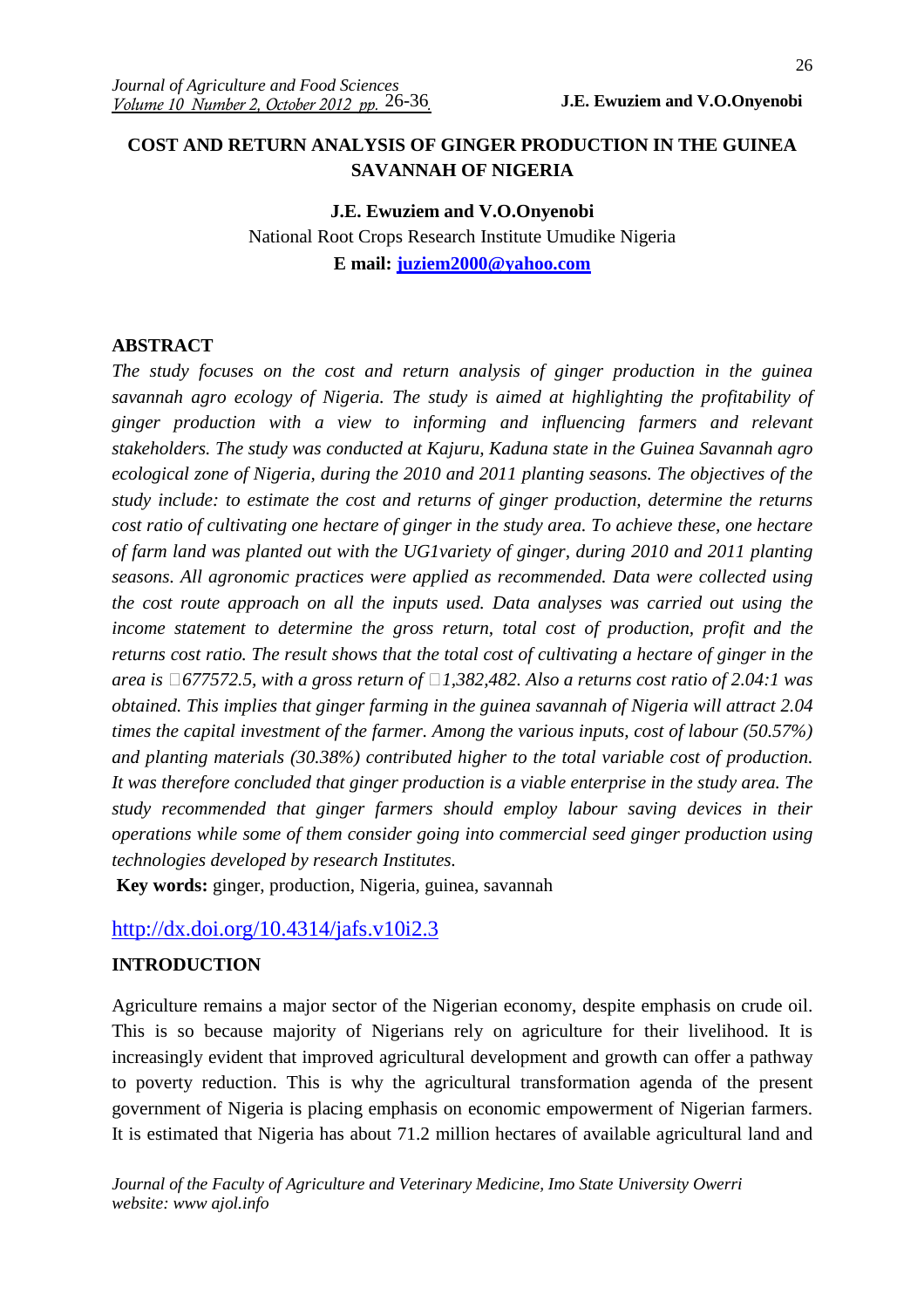about half of which is currently being utilized (Ewuziem and Nwauzor 2011). Even the cultivable land is threatened by urbanization and other development activities.

Ginger is a monocotyledonous herbaceous perennial plant belonging to the family *zingiberaceae*. Its flavouring type is classified as *Zingiber officinale* which is the most popular hot spice in the world, belonging to the order; *suitaminae* and the family *Zingiberaceae.* Ginger is a unique crop because of its low volume and high value attributes. The crop is suitable for cultivation in marginal lands, implying that ginger cultivation can accommodate urbanization because it does not require large land space. Nigeria has over the years occupied a strategic position in the global production and export of high quality ginger.

Ginger is one of the world's most popular and useful plants, being used for centuries as spices for flavouring food and as a medicinal plant. About half of its world's production comes from India, whereas, its cultivation is extended to China, Australia, Malaysia, Nigeria, Fiji, Brazil and Mexico (Sanderson *et al.*, 2002). It is an important spice used as a condiment in vegetable preparations. It is also an important ingredient in herbal medicines for the treatment of rheumatism, nervous diseases, gingivitis, toothache, asthma, stroke, constipation and diabetes (Awang, 1992; Wang & Wang, 2005; Tapsell *et al*., 2006). The oil and oleoresins obtained from ginger are also used in many food items, soft drinks and beverages (Singh *et al*., 2008). Al-Achi (2007) reported that ginger is contraindicated in people suffering from gallstones, as the herb promotes the release of bile from the gall bladder. Also, Chen *et al* (2007) noted that ginger compounds are active against a form of diarrhea, which is the leading cause of infant death in developing countries. Ginger has been found effective for treating nausea caused by seasickness, morning sickness and chemotherapy (Ernst and Pittler 2000). Over the last decade, ginger has been found to be anti carcinogenic through many different pathways. It has been shown to prevent initiation, promotion, and progression of various types of cancer (Bisset and Wichtl 1994).

Large scale production of ginger in Nigeria started in 1927; (Arene *et al* 1986) in Southern Kaduna (Guinea Savanna Agro Ecology), especially within the Jemma federated districts in the present Kaduna State (Kwoi, Kubacha, Kafanchan and Kagarko areas) and in the neighbouring parts of Plateau State (Bako, 1984). This occurred during the search for a crop to generate internal trade (Erinle 1988). Efforts were intensified to increase and spread the cropping area and widen the genetic base. Considerable success was achieved in this area following the result of the ecological adaptation trials at the National Root Crops Research Institute Umudike. In recent times, ginger cultivation has been introduced into the rainforest agricultural zone of Nigeria.

*Journal of the Faculty of Agriculture and Veterinary Medicine, Imo State University Owerri website: www ajol.info*  Ginger is basically an export crop because of its high demand in advanced medical and confectionary industries. About10% of the produce is consumed locally as fresh ginger while the remaining 90% is dried for both local consumption and export. According to Ezeagu (2006), 20% of the dried ginger is consumed locally for various uses and 80% is exported.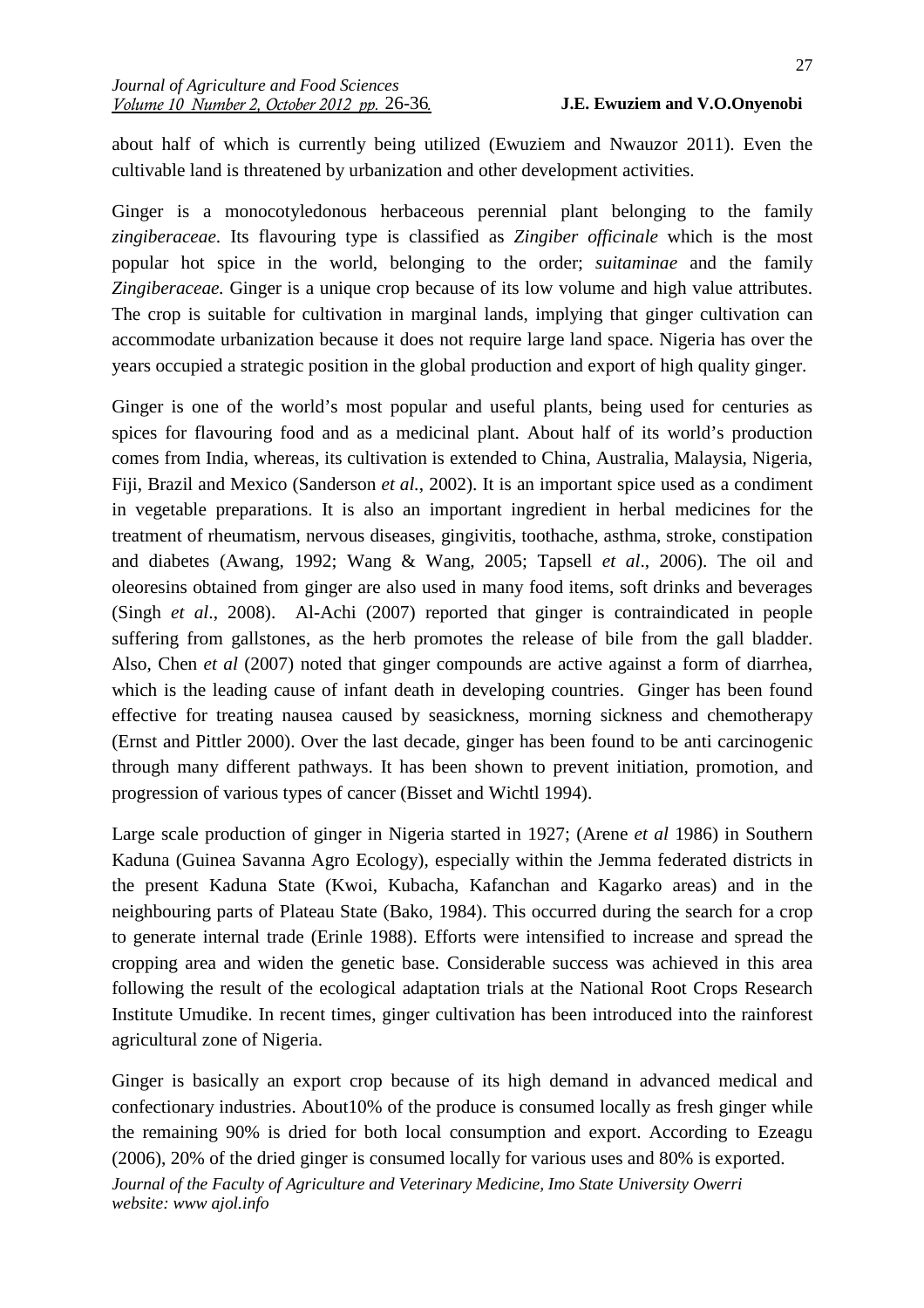The two main varieties of ginger indigenous to Nigeria are UG1 (Yellow ginger *Taffin Giwa*) and UG2 (Black ginger *Yatsun Biri*) which were predominantly cultivated in the country until 1986 when other cultivars (Maran, Himachal Pradesh, Rio de Janeiro, Wynad Local and Saint Vincent) were introduced from India (Okwuowulu 1992). Research has shown that ginger grows well in the rainforest and the guinea savannah agro ecological zones of Nigeria. Ginger requires a favourable climate to grow; it does best in sandy clay-loam soils. These favourable conditions abound in the southern Kaduna districts, major producers of the crop and in the guinea savannah zones of northern Nigeria. Despite efforts made by the National Root Crops Research Institute Umudike, to diversify the production areas of ginger in Nigeria, cultivation of ginger is still predominant in the southern Kaduna districts of Jabba and Kagarko especially in Kwoi, Walijo, Kachia and Kubacha.

Cost and returns analysis is an important appraisals aimed at keeping track of the viability of enterprises and serve as a guide to future investments. It shows in monetary terms, the relationship between the various cost items and the total cost and net return. Authors like Asumugha *et al* (1992) have attempted to determine the cost and returns of producing ginger in Nigeria, however current information is needed in line with the societal demands. This information is most needed in the Guinea savannah, as there exists paucity of information on the cost of producing ginger and the returns associated with it in the area. This study therefore is set out to provide the needed information with the following specific objectives: To estimate the cost and returns of cultivating 1 hectare of ginger, determine the Returns Cost Ratio of the enterprise and identify the percentage contribution of various inputs to the total cost of production.

#### **METHODOLOGY**

The study was conducted at the National Root Crops Research Institute's ginger research farms at Kajuru in southern part of Kaduna State, in the guinea savannah agro ecological zone of Nigeria. One (1) hectare of ginger was cultivated in each cropping season for two years (2010/2011) using the UG1 variety. The agronomic operations were carried out according to the Institute's recommended technology package for ginger cultivation. The assessment of the operating net returns was computed using the income or operating statements as used by Amaechi (2007) and Ewuziem *et al* (2009).This was achieved by the following analytical model;

*Journal of the Faculty of Agriculture and Veterinary Medicine, Imo State University Owerri website: www ajol.info*   $GR = TVP - TVC$ Where  $GR = Gross$  Returns TVP = Total Value of Production TVC = Total Variable Cost. The profit (Π) was derived by deducting the Total Fixed Cost (TFC) from the Gross Return.  $\Pi = TVP - TVC - TFC.$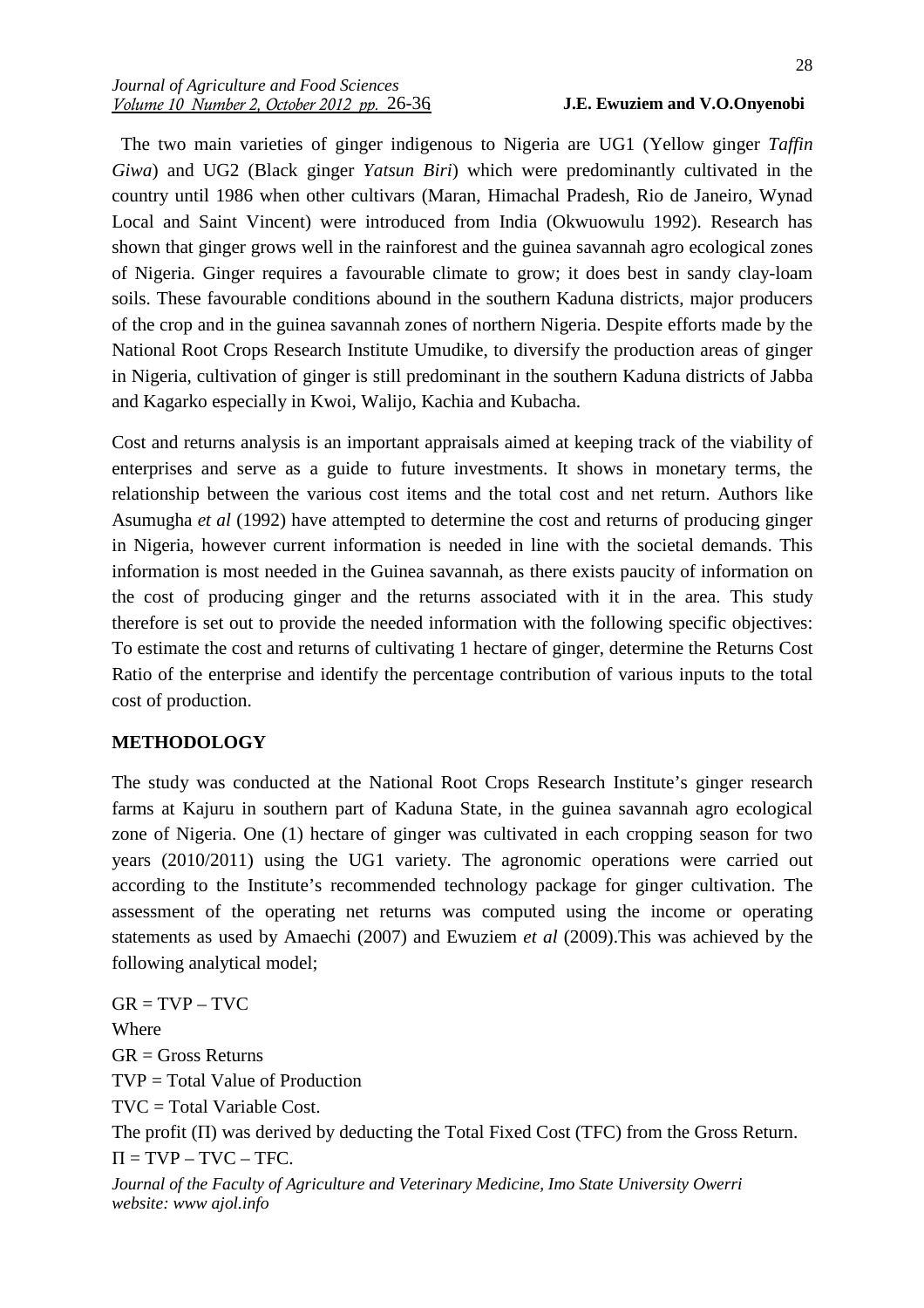*Journal of Agriculture and Food Sciences Volume 10 Number 2, October 2012 pp.* 26-36.

26-36 **J.E. Ewuziem and V.O.Onyenobi** 

Where  $\Pi$  = Profit  $TFC = Total Fixed Cost.$ 

RCR= GR / TC Where RCR = Returns Cost Ratio  $TC = TVC + TFC$ 

A RCR  $\geq$  1 is economically viable.

The value of the fixed cost was obtained by depreciating all farm implements used in the operation, using the straight line method of depreciation with the formula;

 $D = (P - S)/N$ 

Where

 $D =$  Annual depreciation

 $P =$  Purchase price

 $S =$ Salvage or scrap value

 $N =$  Economic life span of asset.

According to Ray (1986), the scrap value of some of the assets like spades, shovels, buckets, rain boots and others were assumed to be zero because most of them are used until completely worn out to have any junk value attachment. No attempt was made to charge proportion of depreciation cost on assets such as vehicles or other items not solely used for the farming enterprises. For instance, institute's own vehicles used to convey workers and materials to the farm are also used for other activities including other research works. Therefore their services to the farms under consideration were treated and valued under contingency cost as applicable.

### **THE FARM INCOME STATEMENT**

This is also called profit and loss account or income statement. Lee *et al* (1980) defines it as a summary of receipts and gains during a specified period, usually one year, less expenses and losses during the same period with net income or net loss resulting. It actually involved measurement of the farm's output and input in monetary value terms. Sawyer (1981) defines profits as the difference between total revenue and total costs. Net profit is the most important and interesting figure in the profit and loss account as this must be enough to cover living expenses and loan repayments (Amaechi, 2007).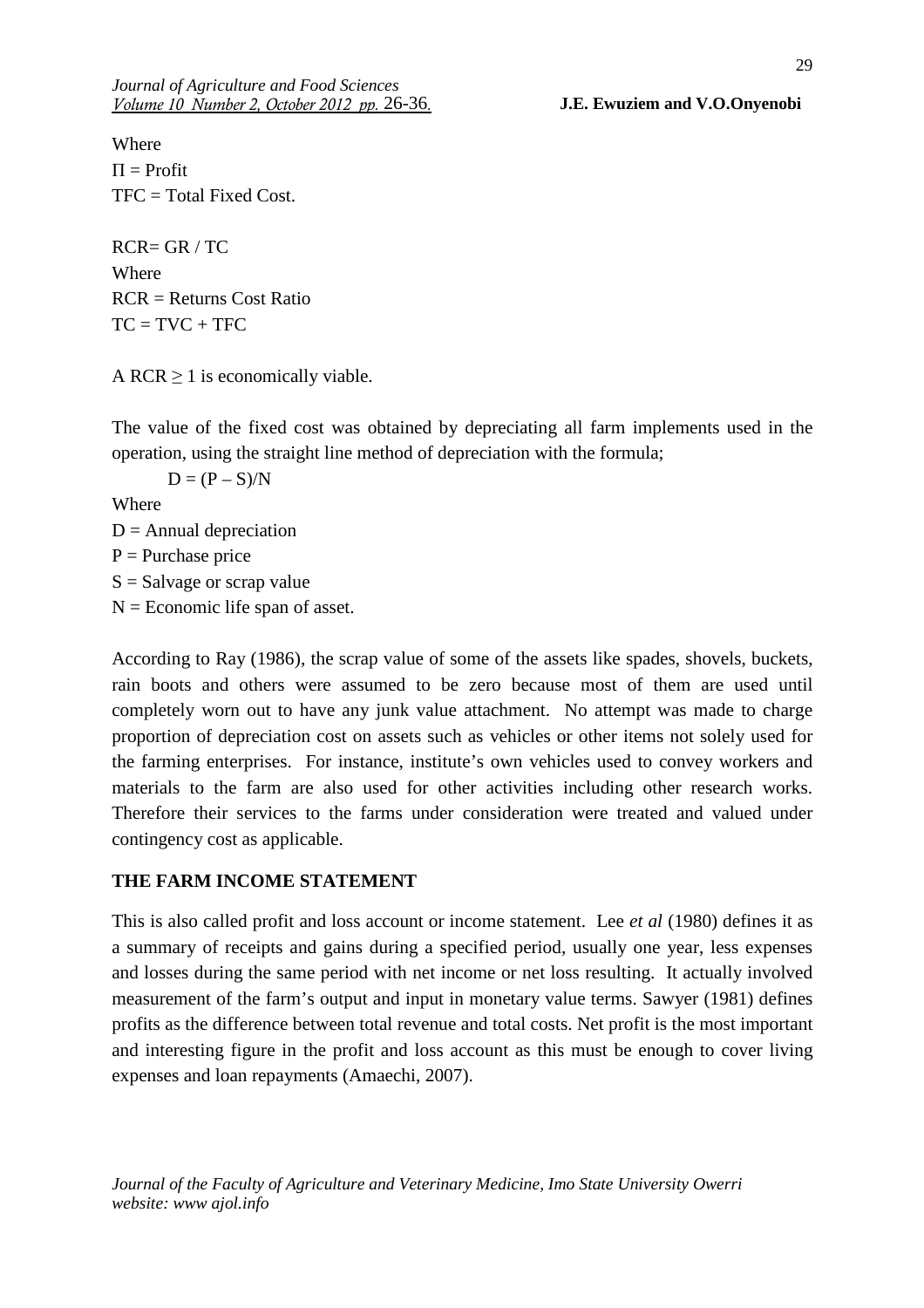## **RESULTS AND DISCUSSION**

The values expressed in table 1 below are average values obtained in the two cropping seasons of 2010 and 2011. The result shows that during this period, an average of 16.5 tons of fresh ginger rhizomes /hectare, was harvested and valued at  $\Box$ 1,986,207.5 based on the prevailing market price of  $\Box$ 120, 376.21/ton in the Guinea Savannah agro ecological zone of Nigeria. A Gross Return of  $\Box$ 1,382,482.5 was realized. This is positive and wide, showing that such enterprise is highly profitable and viable as reported by Ater *et al* (2012). The total cost of production was estimated at  $\Box$  677572.5 with a profit of  $\Box$ 1,308,635. This result is in agreement with the postulation of Ezeh, (1992) that for a business to survive in the short run, there is need to set the price of its produce to cover the variable cost of production. A Returns Cost Ratio of 1:2.93 was obtained, implying that for every  $\Box$  1 invested in ginger cultivation, the investor will benefit  $\Box$ 2.93k, *ceteris paribus.* 

## **ASSUMPTIONS**

- 1. Labour cost is  $\Box 400.00$  per man day. This is the current rate approved for casual labour at National Root Crops Research Institute Umudike and used in the farm operations.
- 2. Since mulch materials are harvested within the farm area, the labour cost of cutting the mulch is used as a proxy for cost of mulch.

Among the variable cost components in the production of ginger in the guinea savannah of Nigeria, cost of planting materials exerts most pressure on the variable cost of production, taking 31.47% of the cost. This is shown in figure 1 below. Also from the figure, the cost of harvesting ginger in Nigeria is high (13.52% of TVC). On the overall, production activities requiring labour contributed almost 50% of the total cost of production. This supports earlier reports by Ezeh, (1998) and Ezedinma (2000) that labour activities have been found to be the greatest constraint to all food crops production. This is due to the use of traditional implements which are labour intensive and time consuming; giving credence to Ogbonna *et al* (2009) that in Nigeria, human effort and not machines are used in most farm operations. Again, it takes 250,000 rhizomes to plant a hectare of ginger field, at a planting distance of 20cm x 20cm, enormous labour is required to accomplish this task. This means that for any production cost reduction strategy to be effective as it affects ginger in the guinea savannah agro ecological zone of Nigeria, labour and planting materials must be given priority attention.

On the overall, apart from inputs such as: planting materials, fertilizer, herbicides and fungicides, other inputs are labour based activities which when put together constitute over half of the total variable cost (50.57%). This is shown in figure 2. This implies that labour requirement is the most important factor to be considered in the production of ginger in the guinea savannah agro ecological zone of Nigeria, followed by planting materials.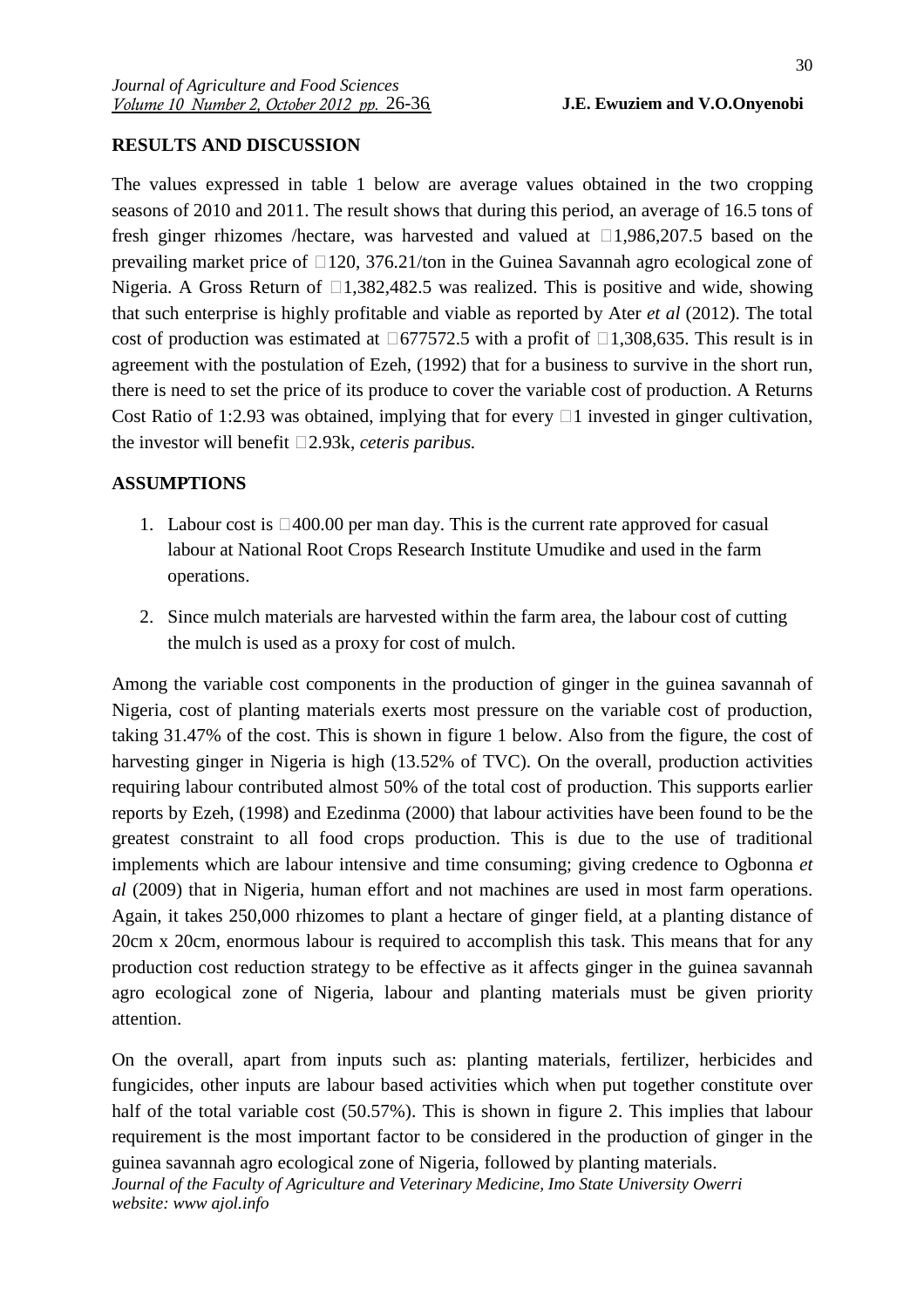# **CONCLUSION AND RECOMMENDATIONS**

This study has shown that ginger production in the guinea savannah agro ecological zone of Nigeria is a viable venture. The result indicates that the cost of cultivating a hectare of ginger in the study area during the cropping seasons under review is N677572.5, with a return of N1,382,482.5 showing a return cost ratio of 2.04:1. However, among the various production inputs, the costs of labour (50.57%) and planting materials (30.38%) contributed more to total variable cost. This implies that labour and planting material are important variables to be considered in ginger production in the guinea savannah of Nigeria. It is therefore recommended that

- Ginger farmers in the guinea savannah should employ labour saving devices such as mechanization in their farm operations
- > Some ginger farmers should consider going into commercial production of seed ginger using technologies developed by research Institutes.
- Since ginger production is a viable venture, private/public partnership should be encouraged to harness the potentialities of ginger as an export crop.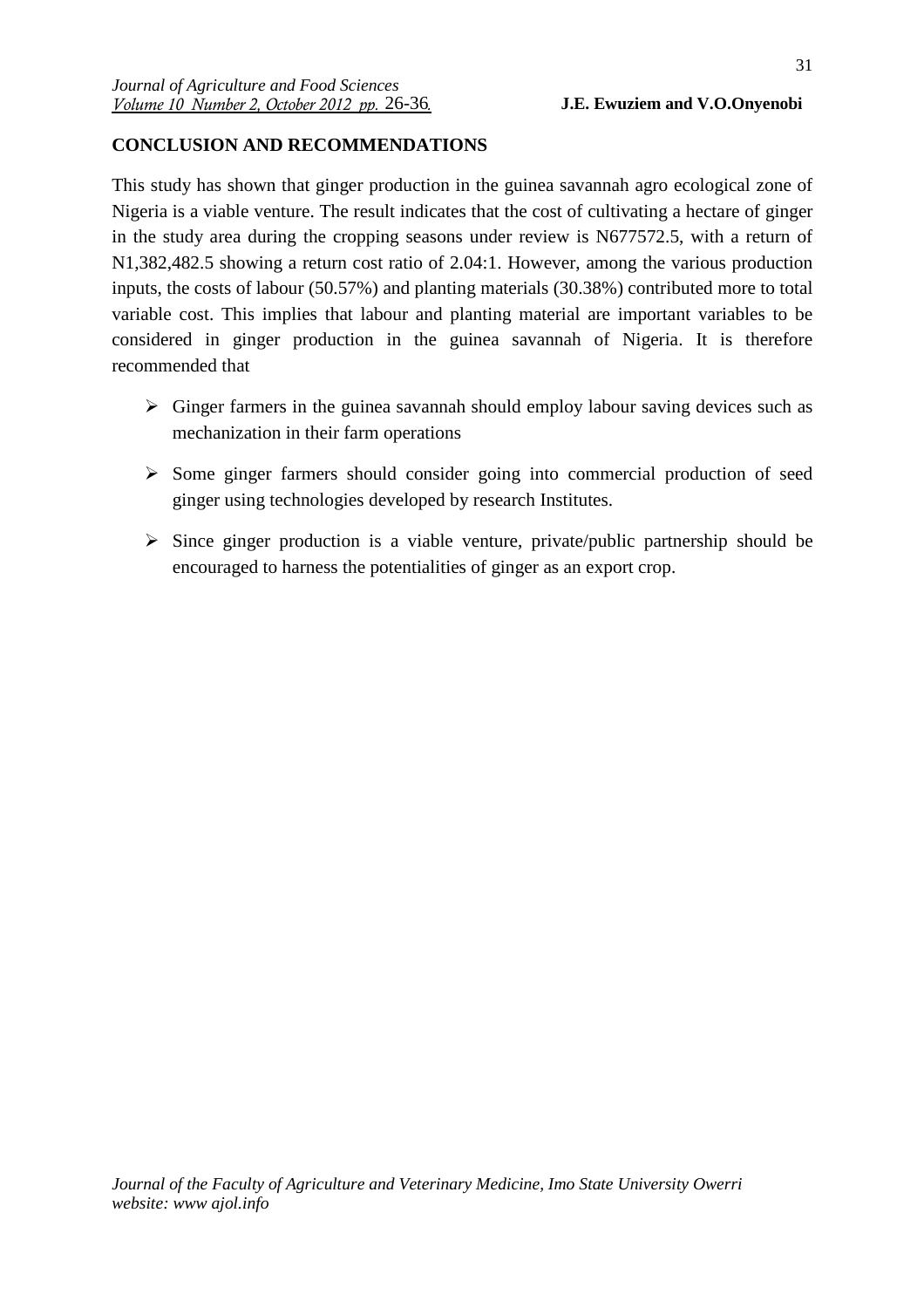#### **REFERENCES**

- Al-Achi, Antoine (2007) A current look at Ginger Uses (http://www.uspharmeist.com/oldformat. asp?) Retrieved on 02-08-2007
- Amaechi, E.C.C. (2007) Capitalization and Efficiency of Small Seale Oil palm produce Processing mills in Imo State Nigeria. PhD Dissertation Michael Okpara University of Agriculture Umudike Nigeria
- Arene O. B.; Orkwor, G. C.; Okwuowulu, P. A. (1986**)** Ginger Research in Nigeria. Tropical Root Crops and the African Food Crises. Proceedings of the ISTRC-AB held at Owerri, Nigeria. August 17-23, 1986, Ontario, IDRC (1987) 1X +197, iii, 89-93.
- Asumugha, G.N., Njoku, O. And Eke-Okoro, O.N. (1992) Economic evaluation of Ginger production technology in the Rainforest zone of Nigeria
- Ater, P.I., A. Soom and E.A. Weye (2012). Profitability of Goat Enterprise in Ibi Local Government Area of Taraba State, Nigeria. Proc. Of 26<sup>th</sup> Ann. Conf. of Farm Management Assoc. of Nigeria, held at Michael Okpara University of Agriculture Umudike. Pp 170-174
- Awang, D.V.C. 1992. Ginger. *Can. Pharm. J.*, 125: 309-311.
- Bako, I. 1984. Request for Information on Edible Ginger Cultivation in Northern Nigeria. (Personal communication) In Ginger in Africa and the Pacific Ocean Island (Okwuowulu 2005) CRC *press ltd.*
- Chen, J.; Li-jiau, H. (2007) Ginger and its bioactive component inhibit *enterotoxigenic eschemichia coli* Heat-labile enterotoxic-induced Diarrhea in Mice" *Journal of Agricultural and food chemistry* 55 (21); 8390-8397. Doc; 10.1021/jfo71460f.
- Erinle, I. D. (1988) An Overview of Ginger Research in the Northern States of Nigeria. Proceedings of the first National Ginger Workshop, Oct. 17-21, 1988, Umudike, Nigeria Pp 8-15.
- Ernst, E.; Pittler, M. H. (2000) Efficiency of ginger for nausea and vomiting; a systematic review of randomized chemical trials. *British journal of anesthesia* 84 (3):367-371. AMID 10793599
- Ewuziem, J. E; Amaechi, E.C.C and Onyenobi V.O (2009) "Analysis of ginger export from Nigeria (1989-2004)" Proceedings of 43rd Annual conference of Agricultural Society of Nigeria, Abuja 367-370.
- Ewuziem, J.E. and E.C. Nwauzor (2011) 'Ginger Research in Nigeria: Achievements, challenges and Prospects for Food Security' In *Root and Tuber Crops Research for*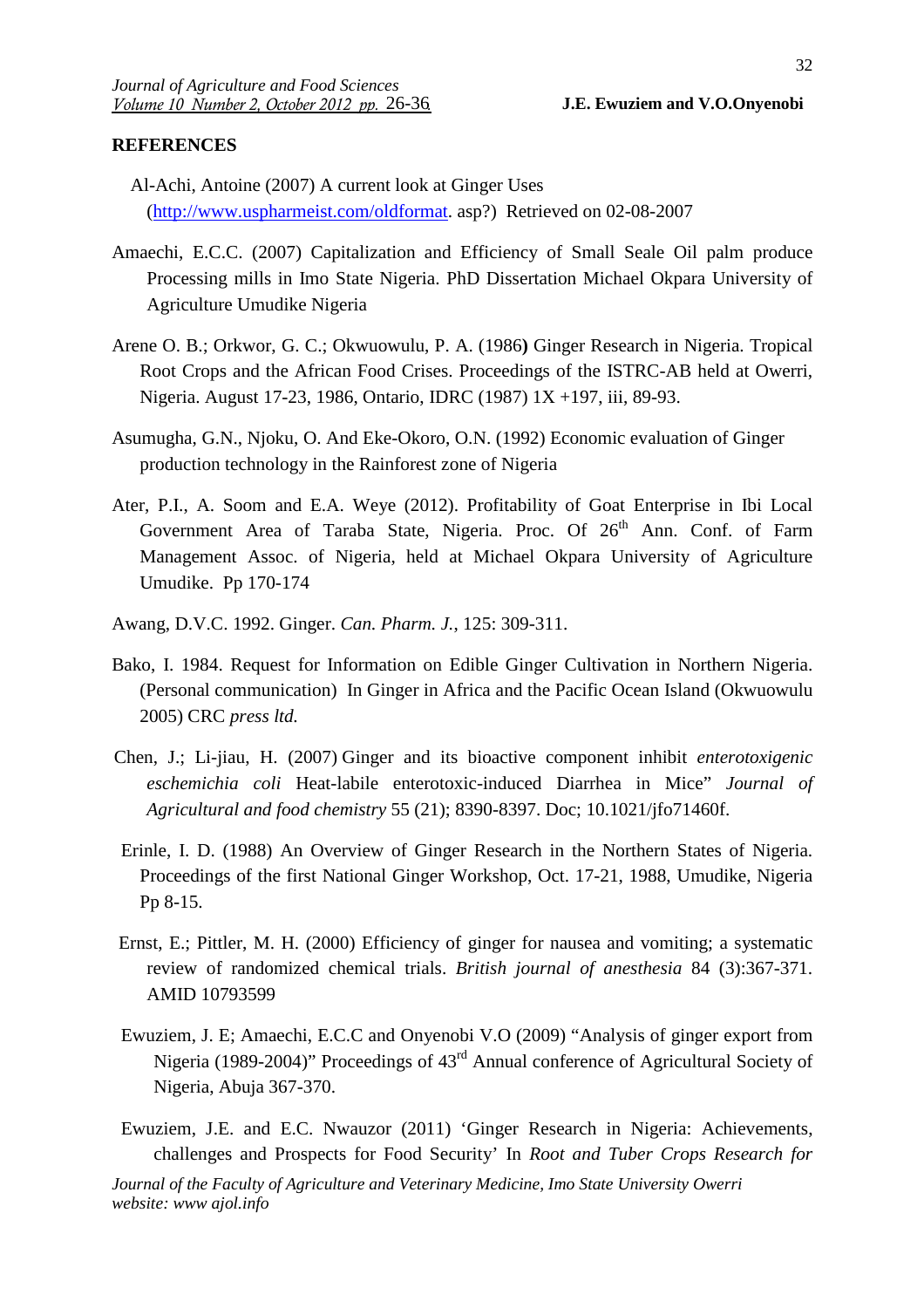*Food Security and Empoerment* NRCRI Umudike Nigeria. Snaaps Press Ltd Enugu. Pp 373-385

- Ezedinma, C. (2000). Farm Resource Allocation and Profitability of Arable Crop Enterprise in Humid Forest Inland Valley Ecosystem: A Case Study of Ozu Abam I Southeen Nigeria UNISWA Journal of Agriculture, vol. 9:48-56
- Ezeh, N.O.A (1992). Economics of Yam Flour Production: Implications for Research and development. *Tropical Agriculture* (Trinidad).69(1):51-57
- Ezeh, N.O.A (1998). Economics of production and postharvest technology In: Food yams: Advances in research. G.C. Okwor, R.A. Asiedu and I.J.Ekanayake eds. NRCRI Umudike/IITA, Ibadan, Nigeria.: 187-214

 Ezeagu, W. 2006. Ginger export. A paper presented at a 3-day National Workshop on massive

ginger production and processing for local industries and export; held at Fati Muasu

Hall, National centre for women development, Abuja.

- Lee, W; F.M.D. Boehje; A.G. Nelson and W.G. Murray (1980) Agricultural Finance. Iowa State University Press, Ames, Iowa. 25-80
	- Ogbonna, M.C., Korieocha, D.S. and Anyaegbunam, H.N. (2009) Labour Productivity and Implications in sweetpotato production in southeastern agro ecological zone, Nigeria. Proc. of the 43<sup>rd</sup> Annual Conference of Agricultural Society of Nigeria, Abuja Pp 338-341
	- Okwuowulu, P. A.; Ene, L. S. O.; Odurukwe, S. O.; Ojinnaka, T. I. 1989. Effect of time of planting and age at harvest on the yield of stem tuber and shoots in ginger (*zingiber officinale Roseoe)* in the rain-forest zone of Southeastern Nigeria. *Exp. Agric* 26, pp 209-212.
	- Okwuowulu, P. A. 2005. Ginger in Africa and the Pacific Island" In *Ginger: The Genus Zingiber* CRC press Ltd. Boca Raton London New York Washington, D.C. Pp 552
- Sanderson, L., A. Bartlett and P.J. Whitfield. 2002. *In Vitro* and *In Vivo* studies on the bioactivity of a ginger (*Zingiber officinale*) extract towards adult Schistosomes and their egg production. *J. Helminthol.,* 76: 241-247.
- Sawyer, M.C (1981); the Economics of industries and farms. Theories, Evidence and Policy. St Martins press New York. 178.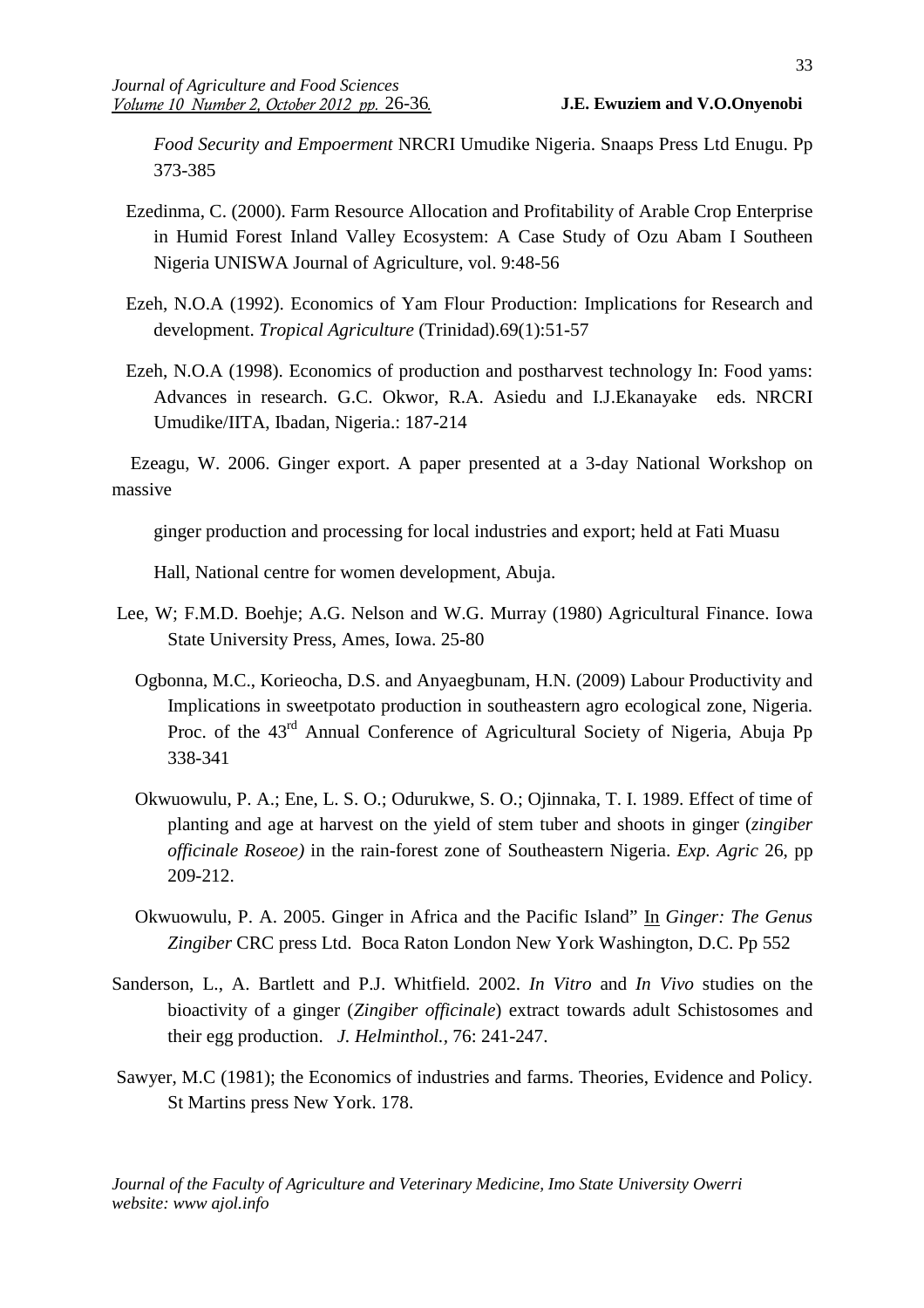- Singh, R., R.R. Sharma, S. Kumar, R.K. Gupta and R.T. Patil. 2008. Vermicompost substitution Influences growth, physiological disorders, fruit yield and quality of strawberry. *Biores. Technol*., 99: 8507-8511.
- Tapsell, L.C., I. Hemphill, L. Cobiac, C.S. Patch, D.R. Sullivan, M. Fenech, S. Roodenrys, J.B.
- Keogh, P.M. Clifton, P.G. Williams, V.A. Fazio and K.E. Inge. 2006. Health benefits of herbs and spices: the past, the present, the future*. Med. J. Aust.,* 185: S4-S24.
- Wang, W.H. and Z.M. Wang. 2005. Studies of commonly used traditional medicine-ginger. *Zhon. Zh. Yao Za Zhi*., 30: 1569-1573.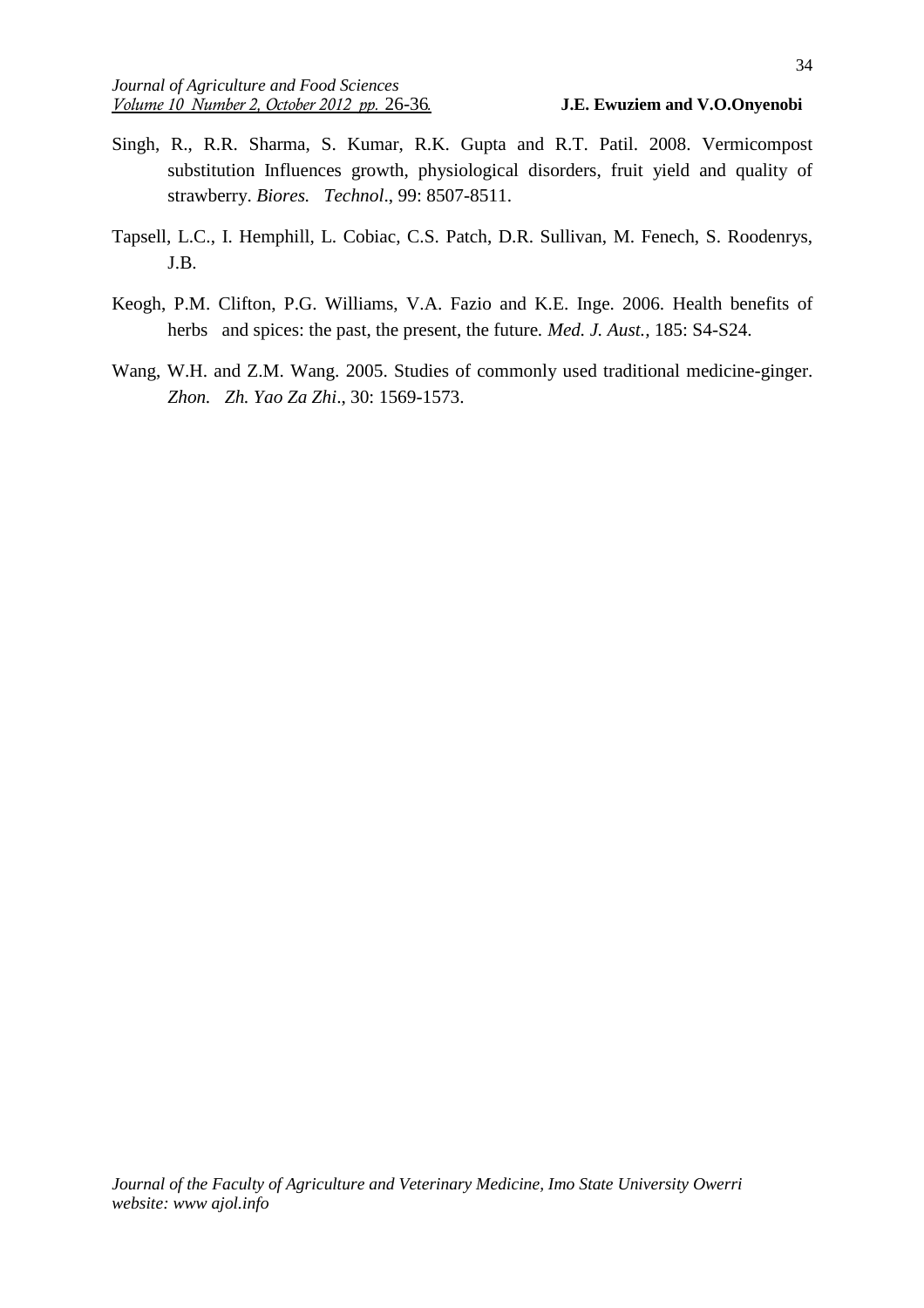| <b>ITEMS</b>                  |                                                   |           | <b>VALUE</b><br>$(\mathbb{N})$ | SUB.<br><b>TOTAL</b> (N) | <b>BALANCE</b><br>(N) | $%$ of<br>TC |
|-------------------------------|---------------------------------------------------|-----------|--------------------------------|--------------------------|-----------------------|--------------|
|                               | <b>REVENUE (TVP)</b>                              |           |                                |                          |                       |              |
| 16.5tons of fresh Rhizome     |                                                   |           | 1,986,207.5                    |                          |                       |              |
| @120,376.21/ton               |                                                   |           |                                |                          |                       |              |
| Total                         |                                                   |           | 1,986,207.5                    |                          |                       |              |
|                               | <b>VARIABLE COST</b>                              |           |                                |                          |                       |              |
| Operating                     |                                                   |           |                                |                          |                       |              |
|                               | 1. Labour                                         | (Mandays) |                                |                          |                       |              |
| a.                            | Land Preparation(156.5)                           |           | 62,775                         |                          |                       | 8.08         |
|                               | b. Planting                                       | (161.5)   | 64,600                         |                          |                       | 8.31         |
| $\mathbf{c}$ .                | Herbicide appl.                                   | (4)       | 1,600                          |                          |                       | 0.21         |
| d.                            | Fungicide                                         | (2.5)     | 1,000                          |                          |                       | 0.13         |
| e.                            | Mulching                                          | (128)     | 51,800                         |                          |                       | 6.67         |
| f.                            | Weeding                                           | (83.25)   | 33,300                         |                          |                       | 4.29         |
| g.                            | Fertilizer appl.                                  | (21.25)   | 8,500                          |                          |                       | 1.09         |
| h.                            | Harvesting                                        | (204.75)  | 81,600                         |                          |                       | 10.50        |
|                               | 2. Planting Materials                             |           | 190,000                        |                          |                       | 24.46        |
|                               | (5tons) @N38,000/ton of                           |           |                                |                          |                       |              |
|                               | 20gm sett                                         |           |                                |                          |                       |              |
|                               | 3. Fertilizer (300kg of NPK)                      |           | 51,250                         |                          |                       | 18.18        |
|                               | 15:15:15@N8542/50kg                               |           |                                |                          |                       |              |
|                               | including transport                               |           |                                |                          |                       |              |
|                               | 4. Herbicides (gramozone                          |           | 44,400                         |                          |                       | 5.72         |
|                               | + primextra) 8 litres each                        |           |                                |                          |                       | 1.7          |
|                               | @N2,775/litre                                     |           |                                |                          |                       |              |
|                               | <b>Fungicide</b> (2litres<br>5.<br>@N6,600/litre) |           | 13,200                         |                          |                       |              |
|                               | Total variable cost (TVC)                         |           |                                | 603,725                  |                       |              |
| Gross Return (GR)             |                                                   |           |                                |                          | 1,382,482.5           |              |
| Dep. Cost of Farm Implements  |                                                   |           | 12,250                         |                          |                       | 1.58         |
| <b>Total fixed cost (TFC)</b> |                                                   |           |                                | 12,250                   |                       |              |

**Table 1: Average annual Income Statement per hectare of Ginger Cultivation for 2010/2011 planting seasons in the Guinea Savannah of Nigeria**